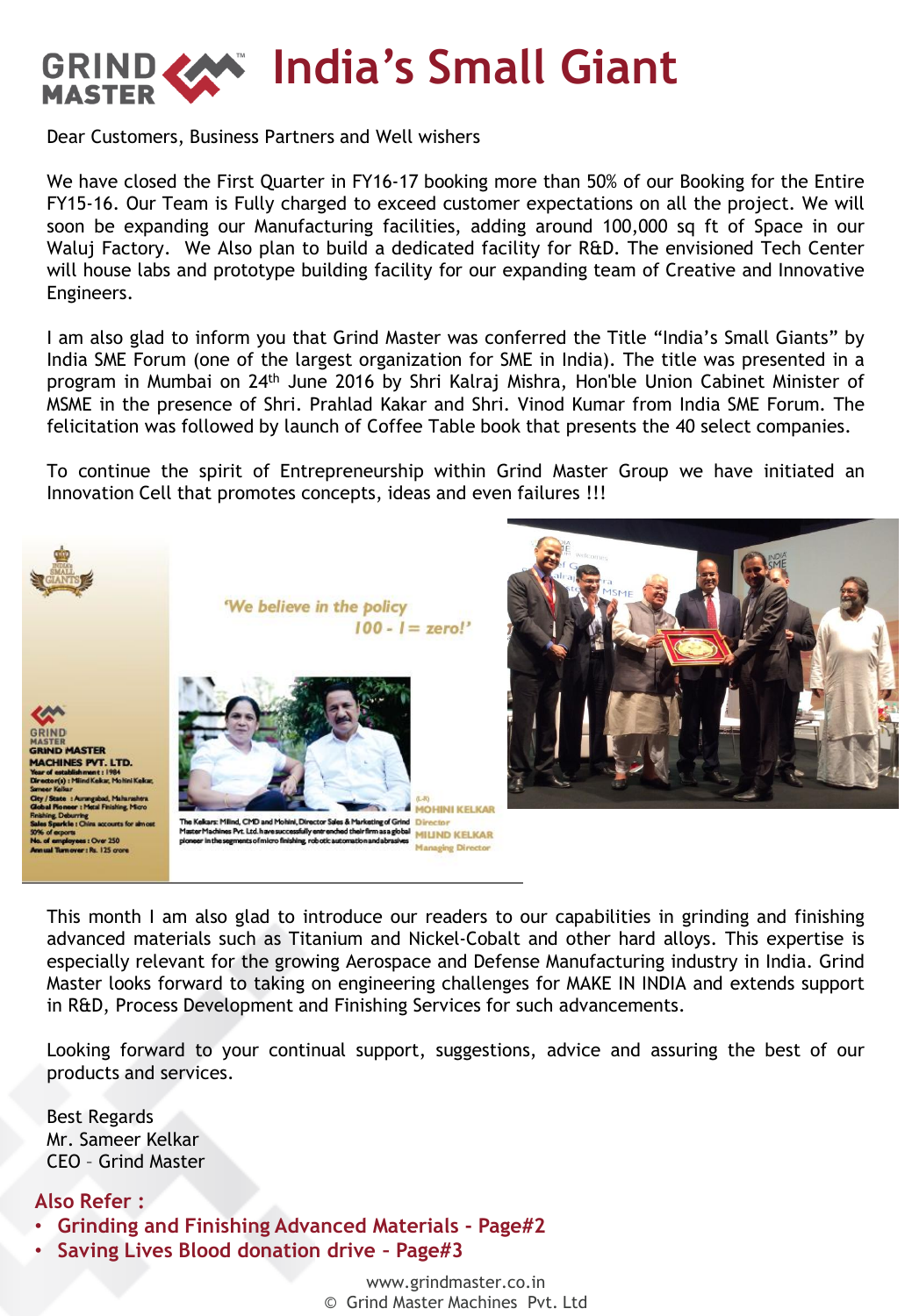# GRIND **CAN** Grinding And Finishing **Advanced Materials**

We know what it takes to Grind and Finish most Advanced Materials. Together with Collaborators VSM of Germany and Timesavers of Holland, Grind Master can offer state of the art technology and experience in grinding and finishing advanced materials.

Grinding Time (t)

Experience of Processing Tubes, Sheets, Turbine Blades and many more parts from Advanced Materials



Case Study – Turbine Blades



www.grindmaster.co.in © Grind Master Machines Pvt. Ltd

continuous self-sharpening > Consistent Surface Finish